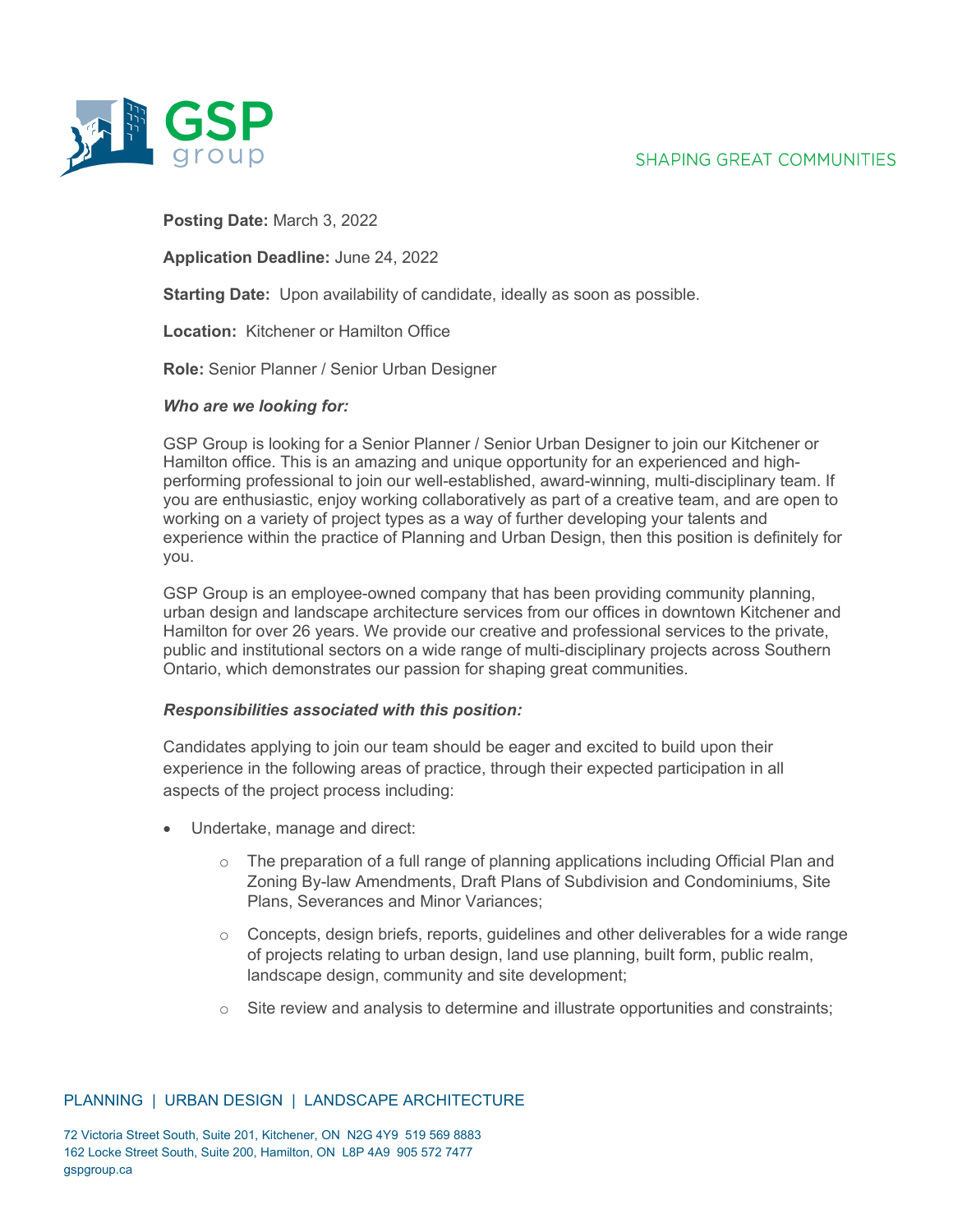- $\circ$  Research, planning and urban design policy analysis, report writing, application processing and community engagement in support of development proposals and municipal planning services and projects;
- $\circ$  Municipal planning services, including long-range planning studies, land use plans and corresponding urban design instruments such as official plans, secondary plans, comprehensive zoning by-laws and urban design standards and guidelines; and
- $\circ$  Placemaking projects such as community master plans, trails and parks plans, streetscape designs, public art plans, transit-oriented development plans and core area revitalization strategies.

## *Qualifications required for this position:*

Candidates applying for this position with GSP Group should have the following qualifications:

- A degree in Urban Planning (with a specialization or focus in Urban Design); Architecture, and/or Landscape Architecture from an accredited university or college;
- Membership in OPPI / CIP, OAA and/or OALA;
- A minimum of five (5) years of relevant work experience in planning and urban design;
- Experience with community consultation in a variety of forms including neighbourhood charettes, public open houses and information centres and formal council and committee meetings;
- Preparation and delivery of compelling presentations to a wide range of audiences;
- Preparation of clear, logical and concise reports and correspondence;
- Creative problem-solving skills to approach urban design challenges;
- Project management with excellent organizational and time management skills, often working on multiple projects simultaneously with firm deadlines;
- Excellent analytical, research and interpretive skills with attention to detail;
- Collaborative, team-based project experience as well as the ability to self motivate and work independently;
- Proficiency in Microsoft Office including Word, PowerPoint and Excel, as well as online meeting applications such as Teams and Zoom;
- Familiarity/experience with design and visualization software including Sketchup, AutoCAD and Adobe Suite (InDesign, Illustrator and Photoshop specifically);
- Previous qualification as an Urban Design expert before the Ontario Land Tribunal;
- A valid driver's licence and the ability to supply your own personal vehicle; and
- The ability to work remotely / from home as required.